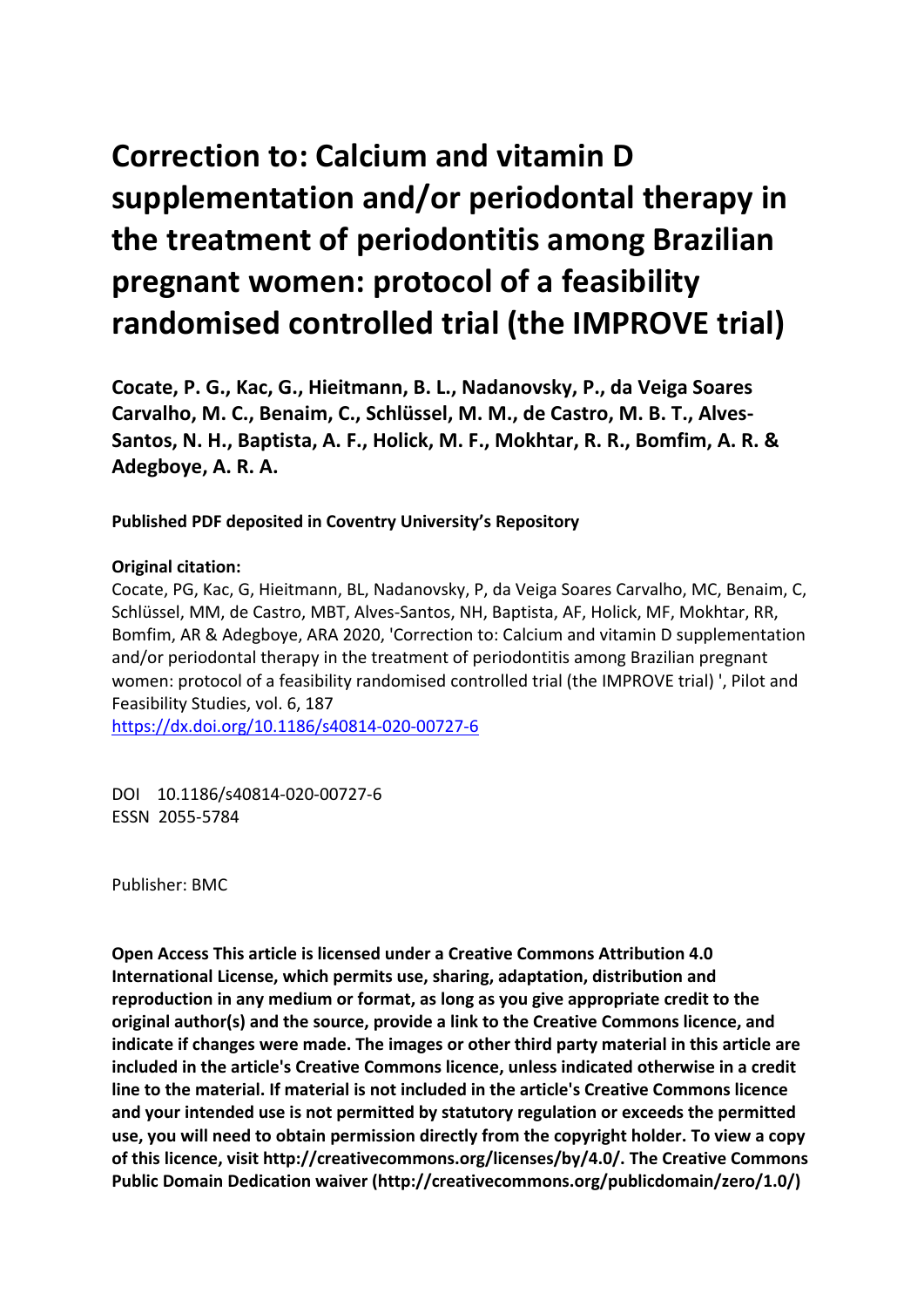**applies to the data made available in this article, unless otherwise stated in a credit line to the data.** 

**Copyright © and Moral Rights are retained by the author(s) and/ or other copyright owners. A copy can be downloaded for personal non-commercial research or study, without prior permission or charge. This item cannot be reproduced or quoted extensively from without first obtaining permission in writing from the copyright holder(s). The content must not be changed in any way or sold commercially in any format or medium without the formal permission of the copyright holders**.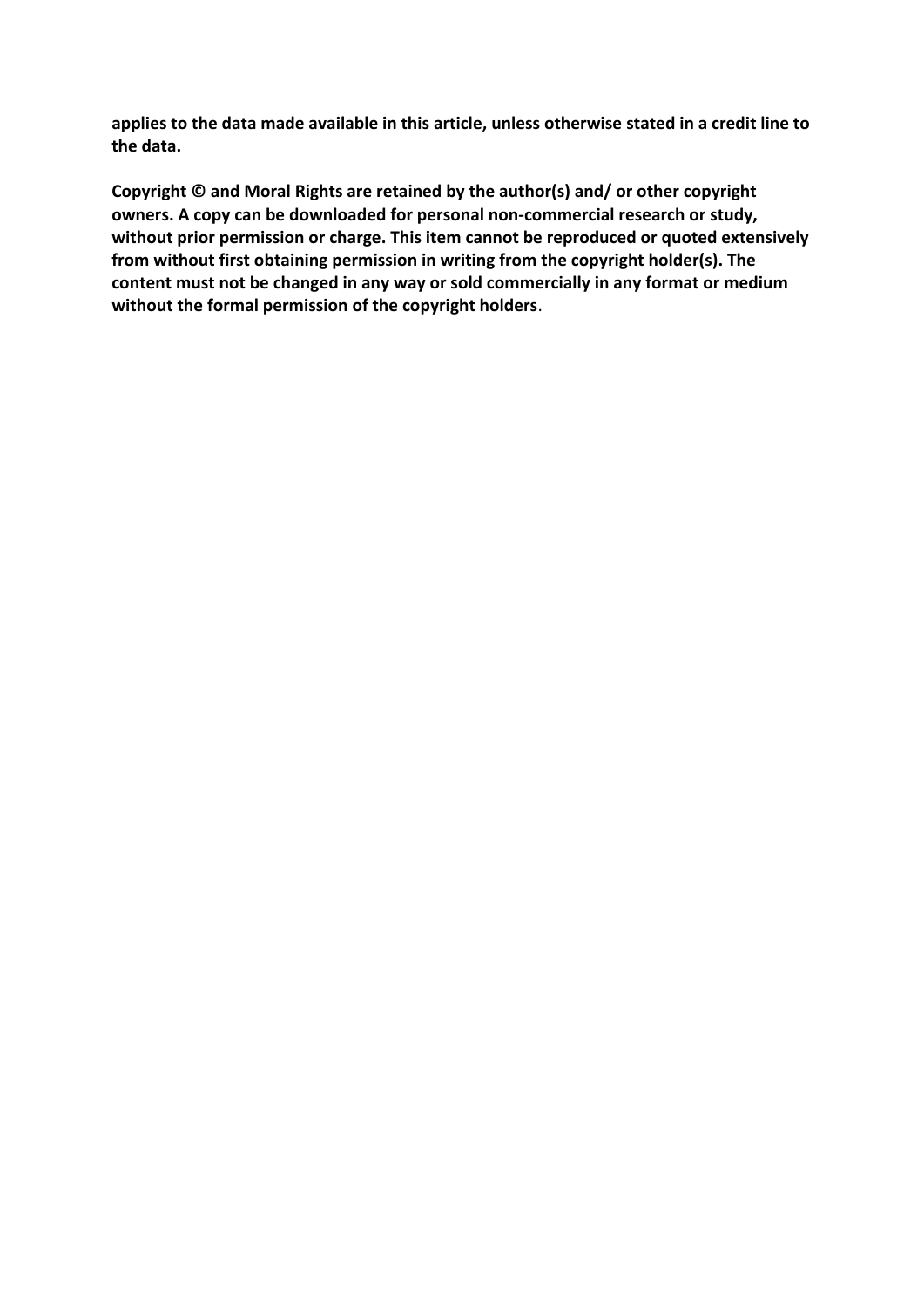## **CORRECTION CORRECTION CORRECTION**

# Correction to: Calcium and vitamin D supplementation and/or periodontal therapy in the treatment of periodontitis among Brazilian pregnant women: protocol of a feasibility randomised controlled trial (the IMPROVE trial)

Paula Guedes Cocate<sup>1</sup>, Gilberto Kac<sup>2</sup>, Berit Lilienthal Hieitmann<sup>3</sup>, Paulo Nadanovsky<sup>4</sup> , Maria Cláudia da Veiga Soares Carvalho<sup>5</sup>, Camila Benaim<sup>2</sup>, Michael Maia Schlüssel<sup>6</sup> , Maria Beatriz Trindade de Castro<sup>2</sup>, Nadya Helena Alves-Santos<sup>2</sup>, Amanda Farnum Baptista<sup>2</sup>, Michael F. Holick<sup>7</sup> , Rana R. Mokhtar<sup>7</sup>, Alessandra Raymundo Bomfim<sup>4</sup> and Amanda Rodrigues Amorim Adegboye<sup>8\*</sup>

## Correction to: Pilot Feasibility Stud 5, 38 (2019) https://doi.org/10.1186/s40814-019-0417-6

errors consist of text omission as followsr will be based on qualitative data on barriers and facilita-

section reads 'Baseline data is collected up to the second sachets consumed and feedback from the follow-up trimester after checking for participants eligibility to the phone calls.' study (including dental screening for periodontitis) and In the **Statistical analysis** section, an additional paraprior to randomisation to intervention arms (T0); with fol- graph is included. 'It is important to highlight that the low up at the third trimester (T1; during the intervention) present study is a feasibility trial. Thus, the priority will and 6-8 weeks postpartum (T2; after the intervention).' be performance of descriptive analysis and estimation of

tion the text reads 'To evaluate the reliability and com- analysis related to results from hypothesis should be pleteness of outcome a feasibility threshold of 70-75% interpreted with caution [56] and viewed as entirely for recruitment will be considered as adequate. Further- exploratory'. more, an adherence rate of 70% and a loss to follow-up In the **Discussion** section, a final paragraph was

Following publication of the original article [\[1](#page-4-0)], the between 20-30% will be considered as adequate. Adauthors reported errors that need to be corrected. The equate acceptance of the study design and intervention The last paragraph under **Study design and setting** tors to the intervention and taste test, the number of

Item 4 (Attrition rate) under Outcome Measures sec- sample size for the main study, therefore the statistical

included.

The original article can be found online at https://doi.org/10.1186/s40814<br>
This study has several potential limitations. Since ag-<br>
<u><sup>[019-0417-6.](https://doi.org/10.1186/s40814-019-0417-6)</u><br>
<br>
<sup>8</sup>School of Human Sciences, Faculty of Education, Health and Human<br>
<sup>8</u></sup></sup> is unlikely that women with this condition will be re-Sciences, University of Greenwich, London, UK cruited to the study. However, this chance cannot be Full list of author information is available at the end of the article

> © The Author(s), 2020 **Open Access** This article is licensed under a Creative Commons Attribution 4.0 International License, which permits use, sharing, adaptation, distribution and reproduction in any medium or format, as long as you give appropriate credit to the original author(s) and the source, provide a link to the Creative Commons licence, and indicate if changes were made. The images or other third party material in this article are included in the article's Creative Commons licence, unless indicated otherwise in a credit line to the material. If material is not included in the article's Creative Commons licence and your intended use is not permitted by statutory regulation or exceeds the permitted use, you will need to obtain permission directly from the copyright holder. To view a copy of this licence, visit [http://creativecommons.org/licenses/by/4.0/.](http://creativecommons.org/licenses/by/4.0/) The Creative Commons Public Domain Dedication waiver [\(http://creativecommons.org/publicdomain/zero/1.0/](http://creativecommons.org/publicdomain/zero/1.0/)) applies to the data made available in this article, unless otherwise stated in a credit line to the data.







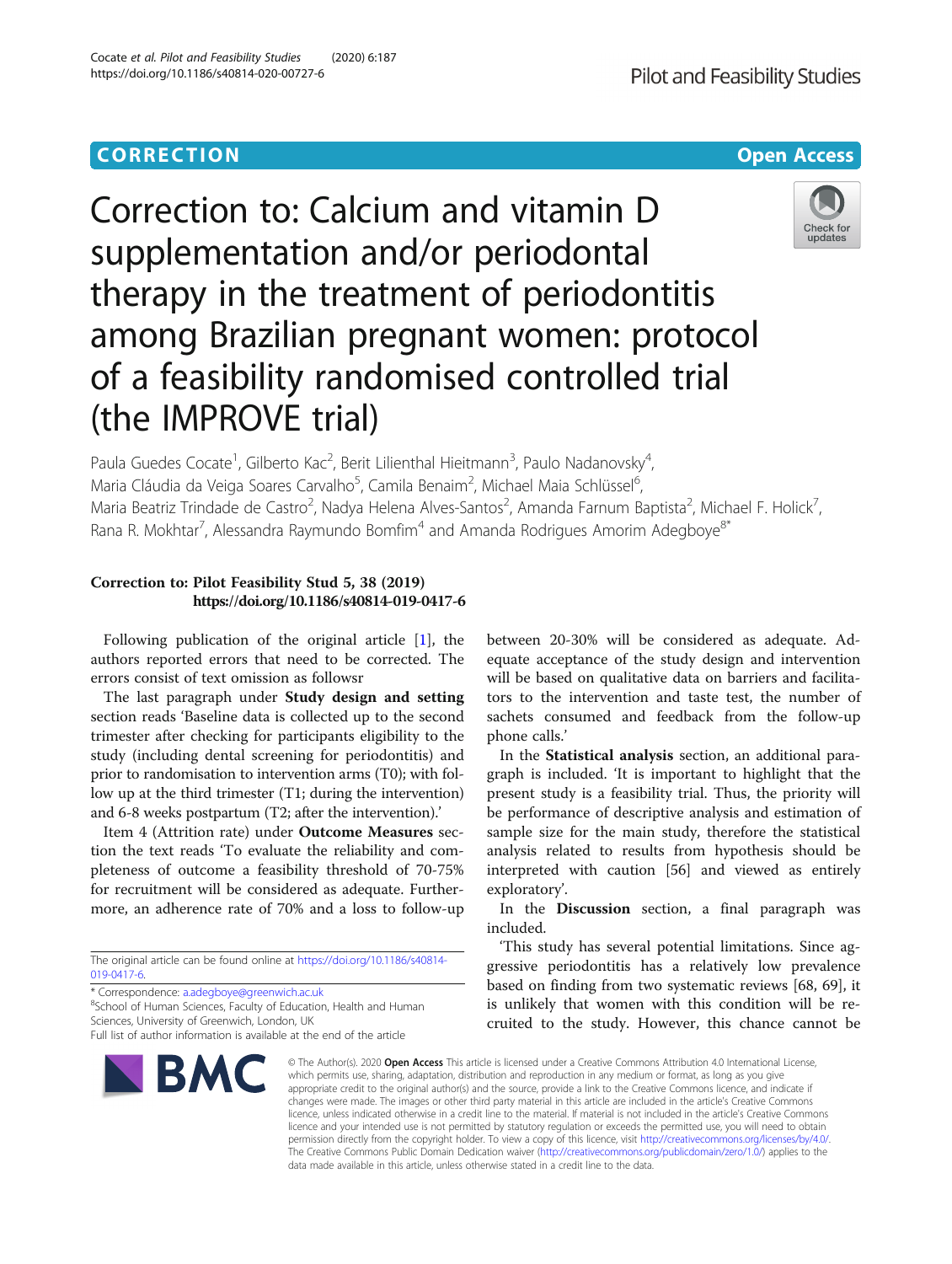completely ruled out as the diagnosis of such condition in resource-limited settings (such as public health clinics in low-income areas in Rio de Janeiro, Brazil) might be complex. Although having dental X-rays during pregnancy might be considered safe [70, 71] we did not have ethical approval to conduct such procedures. Similar to previous studies on periodontitis status among pregnant women, an X-ray was not taken to help confirm the diagnosis [72, 73, 74]. '.

Funding: The funders did not contribute to the study design, data collection and management. They will not interfere with data analysis and interpretations of findings.

### Updated Affiliations

Paula Guedes Cocate<sup>1</sup> Department of Biosciences and Physical Activity, School of Physical Education and Sports, Federal University of Rio de Janeiro

Michael Maia Schlüssel <sup>6</sup> The EQUATOR Network -UK Centre, Centre for Statistics in Medicine, Nuffield Department of Orthopaedics, Rheumatology and Musculoskeletal Sciences, University of Oxford, Old Road, OX3 7LD Oxford, UK

Rana R. Mokhtar<sup>7</sup> Section of Endocrinology, Diabetes & Nutrition, Department of Medicine Boston University School of Medicine (BUSM), Boston, Massachusetts, United States.

Amanda Rodrigues Amorim Adegboye<sup>8</sup> School of Human Sciences, Faculty of Education, Health and Human Sciences, University of Greenwich, London, UK

The reference list was updated from reference 56 onwards.

56. Arain M, Campbell MJ, Cooper CL, Lancaster GA. "What is a pilot or feasibility study? A review of current practice and editorial policy." BMC Medical Research Methodology. 2010; 10:67. [https://doi.org/10.1186/1471-](https://doi.org/10.1186/1471-2288-10-67) [2288-10-67](https://doi.org/10.1186/1471-2288-10-67)

57. Dror DK, Allen LH. Vitamin D inadequacy in pregnancy: biology, outcomes, and interventions. Nutr Rev 2010;68(8):465–77.

58. Rodda CP, Benson JE, Vincent AJ, et al. Maternal vitamin D supplementation during pregnancy prevents vitamin D deficiency in the newborn: an open-label randomized controlled trial. Clin Endocrinol (Oxf) 2015; 83(3):363–8.

59. Dawodu A, Saadi HF, Bekdache G, et al. Randomized controlled trial (RCT) of vitamin D supplementation in pregnancy in a population with endemic vitamin D deficiency. J Clin Endocrinol Metab 2013;98(6):2337–46.

60. Hollis BW, Johnson D, Hulsey TC, et al. Vitamin D supplementation during pregnancy: double-blind, randomized clinical trial of safety and effectiveness. J Bone Miner Res 2011;26(10):2341–57.

61. De-Regil LM, Palacios C, Ansary A, et al. Vitamin D supplementation for women during pregnancy. Cochrane Database Syst Rev 2012(2):CD008873.

62. Michalowicz BS, DiAngelis AJ, Novak MJ, et al. Examining the safety of dental treatment in pregnant women. J Am Dent Assoc2008;139(6):685–95.

63. Schulz KF, Altman DG, Moher D. Group C. CON-SORT 2010 statement: updated guidelines for reporting parallel group randomized trials. Obstet Gynecol 2010; 115(5):1063–70.

64. Boutron I, Moher D, Altman DG, et al. Group C. Extending the CONSORT statement to randomized trials of nonpharmacologic treatment: explanation and elaboration. Ann Intern Med 2008;148(4):295–309.

65. Zwarenstein M, Treweek S, Gagnier JJ, et al. Improving the reporting of pragmatic trials: an extension of the CONSORT statement. BMJ 2008;337:a2390.

66. Hoffmann TC, Glasziou PP, Boutron I, et al. Better reporting of interventions: template for intervention description and replication (TIDieR) checklist and guide. BMJ 2014;348:g1687.

67. Brantsæter AL, Olafsdottir AS, Forsum E, Olsen SF, Thorsdottir I. Does milk and dairy consumption during pregnancy influence fetalgrowth and infant birthweight? Asystematic literature review. FoodNutr Res2012;56.

68. Susin C, Haas AN, Albandar JM. Epidemiology and demographics of aggressive periodontitis. Periodontol 2000. 2014; 65: 27–45. doi: [https://doi.org/10.1111/prd.](https://doi.org/10.1111/prd.12019)  [12019](https://doi.org/10.1111/prd.12019).

69. Demmer RT, Papapanou PN. Epidemiologic patterns of chronic and aggressive periodontitis. Periodontol 2000. 2010; 53: 28–44. doi:[https://doi.org/10.1111/j.](https://doi.org/10.1111/j.1600-0757.2009.00326.x)  [1600-0757.2009.00326.x.](https://doi.org/10.1111/j.1600-0757.2009.00326.x)

70. American Dental Association, Council on Scientific Affairs, U.S. Food and Drug Administration. 2012. Dental Radiographic Examinations: Recommendations for Patient Selection and Limiting Radiation Exposure (rev.). Chicago, IL: American Dental Association. [http://www.](http://www.ada.org/~/media/)  [ada.org/~/media/](http://www.ada.org/~/media/) ADA/Member%20Center/FIles/Dental\_Radiographic\_Examinations\_2012.aspx.

71. ACOG Committee Opinion. Guidelines for Diagnostic Imaging During Pregnancy and Lactation. The American College of Obstetrician and Gynecologists. 2017; 130(4):e210-e216.

72. Jaiman G, Nayak PA, Sharma S, Nagpal K. Maternal periodontal disease and preeclampsia in Jaipur population. J Indian Soc Periodontol. 2018 Jan-Feb;22(1):50– 54. doi: [https://doi.org/10.4103/jisp.jisp\\_363\\_15.](https://doi.org/10.4103/jisp.jisp_363_15)

73. Machado V, Mesquita MF, Bernardo MA, Casal E, Proença L, Mendes JJ. IL-6 and TNF-α salivary levels according to the periodontal status in Portuguese pregnant women. PeerJ. 2018 May 4;6:e4710. doi: [https://doi.org/](https://doi.org/10.7717/peerj.4710)  [10.7717/peerj.4710.](https://doi.org/10.7717/peerj.4710) eCollection 2018.

74. Trindade, Soraya Castro, Barreto, Juliana Albuquerque Reis, Barreto Neto, Laerte Oliveira, Passos-Soares, Johelle de Santana, Vianna, Maria Isabel Pereira,